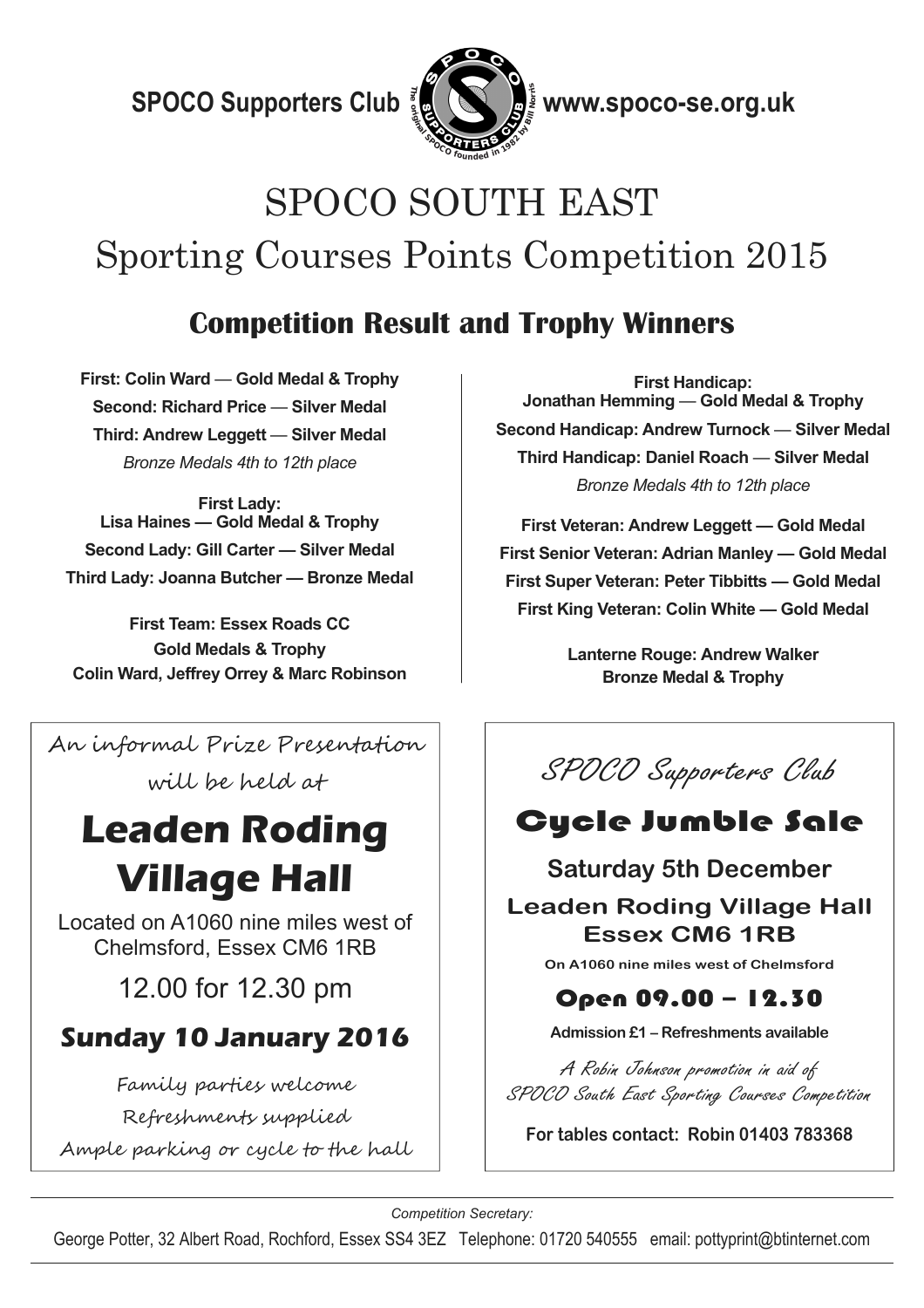## **Points Competition 2015**

| Pos.           | Name                              | Club                         | <b>Status</b> | Group 1 | Group 2 |     | Group 3 |     | <b>Total</b> |       |
|----------------|-----------------------------------|------------------------------|---------------|---------|---------|-----|---------|-----|--------------|-------|
| 1              | Colin Ward                        | <b>Essex Roads CC</b>        | Sen           | 120     | 120     | 120 | 120     | 119 | 120          | 719   |
| $\overline{c}$ | <b>Richard Price</b>              | London Phoenix               | Sen           | 120     | 119     | 120 | 120     | 119 | 120          | 718   |
| 3              | Andrew Leggett                    | Team Velovelocity            | Vet           | 118     | 119     | 118 | 119     | 118 | 118          | 710   |
| 4              | <b>Gray Turnock</b>               | <b>Finsbury Park CC</b>      | Vet           | 118     | 118     | 119 | 118     | 118 | 115          | 706   |
| 5              | Jeffrey Orrey                     | <b>Essex Roads CC</b>        | Vet           | 117     | 113     | 119 | 118     | 116 | 117          | 700   |
| $=6$           | James Long                        | <b>Bishop's Stortford CC</b> | Sen           | 118     | 110     | 113 | 115     | 116 | 117          | 689   |
| $=6$           | Luke Walton                       | East London Velo             | Sen           | 112     | 119     | 115 | 114     | 115 | 114          | 689   |
| 8              | <b>Adrian Manley</b>              | <b>Colchester Rovers CC</b>  | SenVet        | 115     | 115     | 111 | 111     | 111 | 113          | 676   |
| 9              | Dominic Bray                      | Finsbury Park CC             | Vet           | 114     | 113     | 113 | 112     | 103 | 113          | 668   |
| 10             | Alex Eason                        | Chelmer CC                   | Vet           | 114     | 112     | 113 | 111     | 107 | 110          | 667   |
| 11             | <b>Andrew Turnock</b>             | Finsbury Park CC             | Vet           | 109     | 114     | 112 | 110     | 106 | 110          | 661   |
| 12             | <b>Philip Murrell</b>             | Finsbury Park CC             | Vet           | 116     | 107     | 110 | 107     | 104 | 108          | 652   |
| 13             | <b>Owen Wilkins</b>               | London Phoenix               | Vet           | 110     | 106     | 105 | 110     | 108 | 111          | 650   |
| 14             | <b>Matthew Saunders</b>           | <b>Gateway Cycling</b>       | Sen           | 112     | 108     | 104 | 109.5   | 99  | 108          | 640.5 |
| 15             | <b>Nick White</b>                 | East London Velo             | Vet           | 108     | 102     | 107 | 108     | 108 | 102          | 635   |
| 16             | <b>Marc Robinson</b>              | <b>Essex Roads CC</b>        | SenVet        | 112     | 110     | 103 | 106     | 99  | 100          | 630   |
| 17             | <b>Peter Tibbitts</b>             | Ford CC                      | <b>SupVet</b> | 109     | 105     | 111 | 106     | 100 | 96           | 627   |
| 18             | <b>Graham Hurrell</b>             | <b>Basildon CC</b>           | <b>SenVet</b> | 109     | 98      | 100 | 107     | 92  | 104          | 610   |
| 19             | Jeremy Greenwood Finsbury Park CC |                              | Vet           | 103     | 99      | 98  | 105     | 99  | 94           | 598   |
| 20             | Jonathan Hemming Addiscombe CC    |                              | Vet           | 97      | 102     | 104 | 100     | 91  | 100          | 594   |
| 21             | <b>Neal Marrin</b>                | Finsbury Park CC             | Vet           | 104.5   | 98      | 110 | 101     | 85  | 95           | 593.5 |
| 22             | lan Damant                        | <b>Becontree Wheelers CC</b> | <b>SenVet</b> | 107     | 100     | 108 | 100     | 75  | 97           | 587   |
| 23             | <b>Mark Morris</b>                | <b>Finsbury Park CC</b>      | Vet           | 104     | 92      | 107 | 96      | 86  | 101          | 586   |
| 24             | Lisa Haines                       | Maldon & District CC         | Lady          | 102     | 96      | 108 | 98      | 77  | 96           | 577   |
| 25             | <b>Keith Dalton</b>               | Ford CC                      | SenVet        | 105     | 99      | 97  | 100     | 78  | 83           | 562   |
| 26             | Dan Carter                        | <b>Essex Roads CC</b>        | Vet           | 107     | 88      | 103 | 86      | 82  | 92           | 558   |
| 27             | Colin Doe                         | Ford CC                      | SenVet        | 99      | 97      | 100 | 99      | 72  | 81           | 548   |
| 28             | <b>Gill Carter</b>                | <b>Essex Roads CC</b>        | LadyVet       | 94      | 83      | 96  | 105     | 76  | 90           | 544   |
| 29             | Joanna Butcher                    | Chelmer CC                   | LadyVet       | 93.5    | 86      | 99  | 91      | 77  | 94           | 540.5 |
| 30             | Peter Bullen                      | Finsbury Park CC             | <b>SupVet</b> | 98      | 90      | 98  | 92      | 75  | 82           | 535   |
| 31             | James Bromley                     | <b>Becontree Wheelers CC</b> | <b>SenVet</b> | 104     | 87      | 85  | 88      | 73  | 92           | 529   |
| 32             | Kevin Orrin                       | Chelmer CC                   | SenVet        | 91      | 90      | 88  | 98      | 68  | 93           | 528   |
| 33             | Robin Johnson                     | <b>Brighton Mitre CC</b>     | <b>SupVet</b> | 101     | 83      | 77  | 86      | 87  | 88           | 522   |
| 34             | Daniel Roach                      | <b>Becontree Wheelers CC</b> | Vet           | 96      | 78      | 91  | 90      | 74  | 79           | 508   |
| 35             | Colin Clarke                      | <b>Wolsey Road Club</b>      | <b>SenVet</b> | 100     | 82      | 90  | 83      | 60  | 90           | 505   |
| 36             | Kevin Darragh                     | Maldon & District CC         | Vet           | 98      | 80      | 89  | 77      | 73  | 80           | 497   |
| 37             | Colin White                       | <b>Colchester Rovers CC</b>  | KingVet       | 97      | 68      | 81  | 88      | 69  | 87           | 490   |
| 38             | <b>Tony Sheppard</b>              | <b>Colchester Rovers CC</b>  | SenVet        | 89      | 76      | 75  | 89      | 63  | 91           | 483   |
| 39             | Sue Wood                          | Maldon & District CC         | LadyVet       | 87      | 79      | 77  | 93      | 67  | 72           | 475   |
| 40             | <b>Andrew Walker</b>              | <b>Essex Roads CC</b>        | <b>SenVet</b> | 93      | 73      | 86  | 64      | 62  | 78           | 456   |

#### **Handicap Competition 2015**

| Pos.   | Name                  | Club                         | <b>Status</b> | H'cap | <b>Points</b> | Total |   |
|--------|-----------------------|------------------------------|---------------|-------|---------------|-------|---|
| 1      | Jonathan Hemming      | Addiscombe CC                | Vet           | 241.5 | 594           | 835.5 |   |
| 2      | <b>Andrew Turnock</b> | Finsbury Park CC             | Vet           | 150   | 661           | 811   |   |
| 3      | Daniel Roach          | Becontree Wheelers CC        | Vet           | 297   | 508           | 805   |   |
| 4      | Lisa Haines           | Maldon & District CC         | Lady          | 198   | 577           | 775   |   |
| 5      | Owen Wilkins          | London Phoenix               | Vet           | 121   | 650           | 771   |   |
| 6      | Dominic Bray          | Finsbury Park CC             | Vet           | 93    | 668           | 761   |   |
| 7      | Dan Carter            | Essex Roads CC               | Vet           | 187   | 558           | 745   |   |
| 8      | <b>Neal Marrin</b>    | Finsbury Park CC             | Vet           | 145   | 593.5         | 738.5 |   |
| 9      | Alex Eason            | Chelmer CC                   | Vet           | 66    | 667           | 733   |   |
| 10     | Kevin Orrin           | Chelmer CC                   | SenVet        | 201   | 528           | 729   |   |
| 11     | <b>Richard Price</b>  | London Phoenix               | Sen           | 10    | 718           | 728   |   |
| 12     | <b>Adrian Manley</b>  | <b>Colchester Rovers CC</b>  | SenVet        | 50.5  | 676           | 726.5 |   |
| 13     | <b>Gray Turnock</b>   | Finsbury Park CC             | Vet           | 18    | 706           | 724   |   |
| $=14$  | Andrew Leggett        | <b>Team Velovelocity</b>     | Vet           | 13    | 710           | 723   |   |
| $=14$  | Marc Robinson         | Essex Roads CC               | SenVet        | 93    | 630           | 723   | ₹ |
| 16     | Colin Ward            | Essex Roads CC               | Sen           | 1     | 719           | 720   |   |
| 17     | <b>Keith Dalton</b>   | Ford CC                      | <b>SenVet</b> | 150   | 562           | 712   |   |
| 18     | Colin Clarke          | <b>Wolsey Road Club</b>      | SenVet        | 206   | 505           | 711   |   |
| 19     | <b>Graham Hurrell</b> | Basildon CC                  | SenVet        | 100   | 610           | 710   |   |
| 20     | Luke Walton           | East London Velo             | Sen           | 16    | 689           | 705   |   |
| 21     | Ian Damant            | Becontree Wheelers CC        | SenVet        | 109   | 587           | 696   |   |
| 22     | Gill Carter           | Essex Roads CC               | LadyVet       | 151   | 544           | 695   |   |
| 23     | Sue Wood              | Maldon & District CC         | LadyVet       | 219   | 475           | 694   |   |
| 24     | <b>Philip Murrell</b> | <b>Finsbury Park CC</b>      | Vet           | 41    | 652           | 693   |   |
| 25     | <b>Peter Tibbitts</b> | Ford CC                      | SupVet        | 63.5  | 627           | 690.5 |   |
| $= 26$ | Peter Bullen          | <b>Finsbury Park CC</b>      | <b>SupVet</b> | 155   | 535           | 690   |   |
| $= 26$ | Robin Johnson         | <b>Brighton Mitre CC</b>     | <b>SupVet</b> | 168   | 522           | 690   |   |
| $= 28$ | James Bromley         | <b>Becontree Wheelers CC</b> | <b>SenVet</b> | 160   | 529           | 689   | v |
| $= 28$ | Kevin Darragh         | Maldon & District CC         | Vet           | 192   | 497           | 689   |   |
| 30     | Colin White           | <b>Colchester Rovers CC</b>  | KingVet       | 189   | 490           | 679   |   |
| 31     | <b>Nick White</b>     | East London Velo             | Vet           | 42.5  | 635           | 677.5 |   |